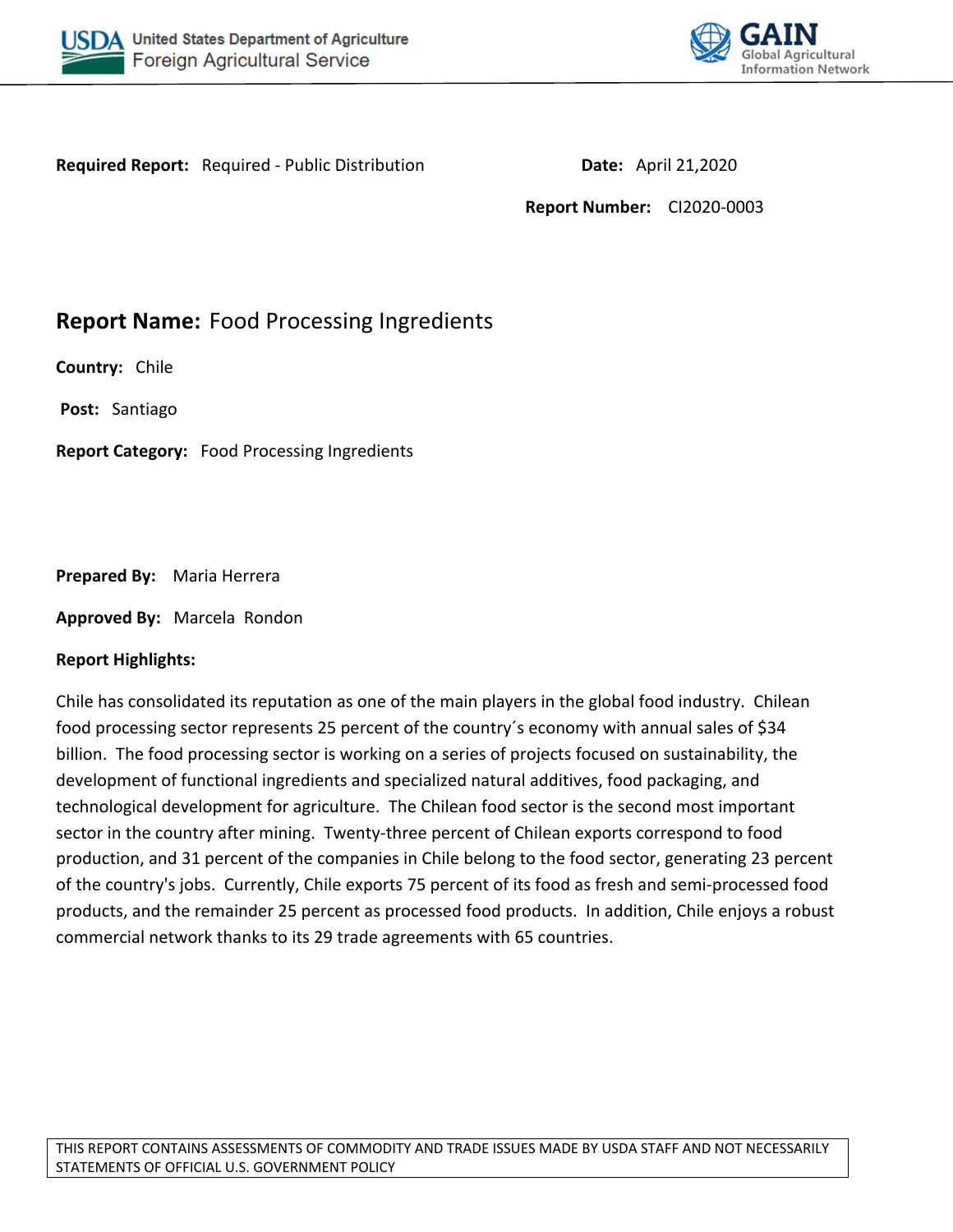#### **MARKET FACT SHEET: CHILE**

#### **Executive Summary**

Chile is a South American country that borders the South Pacific Ocean, Argentina, Bolivia, and Peru. Chile is divided into 16 regions, of which Santiago, the capital of Chile, is the most densely populated with 7.5 million out of the 18.8 million citizens, and where most food consumption occurs. In 2019, the GDP reached \$282 billion and grew only 1.1 percent due to social unrest which led to a series of protests that resulted in a 4.1 percent decrease in GDP in the last quarter of 2019. GDP per capita in current prices reached \$14,797 in 2019 (based in Chilean Central Bank data). On April 13, the Chilean Central Bank estimated a 2.2 percent decrease in GDP for 2020 and a 8.2 decrease in investment, as a consequence of COVID-19. Total consumption is projected to have a real growth of 1.1 percent in 2020.

U.S. exports of agricultural & related products reached \$1.1 billion in 2019, which represents a 13 percent increase over the same period in 2018.

#### Imports of Consumer-Oriented Products in 2019 (%)



Source: Trade Data Monitor

#### **Imports of Consumer-Oriented Agricultural Products**

In 2019, Chile imported \$3.7 billion worth of consumeroriented agricultural products from the world and \$755.5 million from the United States, a 18.5 percent increase over 2018, and the highest level of exports recorded so far. The top U.S. agricultural exports to Chile are beer, poultry, pork, dairy products, beef, condiments and sauces, and nuts.

#### **Food Retail Industry**

Chile has been one of Latin America's fastest-growing economies in the last decade enabling the country to have a modern and dynamic food retail industry. Chile's food retail sales reached \$15.7 billion in 2019. The Chilean retail sector is composed of a mix of large supermarkets, midsized grocery stores, convenience stores, gas station markets, and thousands of smaller independent neighborhood momand-pop shops. On-line food sales show some dynamic, but

it is still a niche market. The main food and beverage distribution channels are supermarkets with a market share of about 62 percent.

#### **Quick Facts**

**Imports of Consumer-Oriented Products 2019:** \$755 million

#### **Top 10 Food Processing Companies in Chile:**

- 
- 
- 1. *Agrosuper S.A.* 6. *Embotelladora Andina S.A*. 2. *Agrícola Ariztía* 7. *Empresas Carozzi S.A.*
- 3. *Cial Alimentos S.A*. 8. *Nestlé Chile S.A.*
	-
- 
- 4. *Colún Ltda.* 9. *Soprole S.A.*
- 5. *CCU S.A.* 10. *Viña Concha y Toro S.A.*

#### **Food and Beverage Trends in Chile for 2020:**

Healthy foods (natural derived, with few preservers and additives); healthy snacks; healthy beverages (natural ingredients, functional drinks); ready-to-eat foods; frozen meals; sweeteners; natural additives, natural preservatives, thickeners and ingredients for food intolerance products (like lactose and gluten-free products).

#### **GDP/Population 2019**

Population: 18.8 million GDP: \$282 billion GDP Per Capita: \$14,797

**Sources**: Global Agricultural Trade System (GATS), Euromonitor, and trade interviews

#### **Strengths/Weaknesses/Opportunities/Threats:**

| <b>Strengths</b>                                                                                                       | Weaknesses                                                                                           |
|------------------------------------------------------------------------------------------------------------------------|------------------------------------------------------------------------------------------------------|
| Chile has one of the highest<br>credit ratings in Latin<br>America, with a high per<br>capita income.                  | Domestic market is limited:<br>Chile's population is 18.8<br>million in 2019.                        |
| <b>Opportunities</b>                                                                                                   | <b>Threats</b>                                                                                       |
| Chilean food processing<br>companies recognized U.S.<br>food ingredients as high<br>quality and consistent<br>products | Due to its open market,<br>Chileans are price sensitive,<br>especially during economic<br>slowdowns. |

#### **For more information, contact:**

USDA FAS Office of Agricultural Affairs U.S. Embassy Santiago Av. Andrés Bello 2800 – Las Condes, Santiago – Chile Tel.: (56 2) 2330-3704 E-mail:  $a$ gsantiago@usda.gov Website: U.S. Department of Agriculture in Santiago, Chile: [www.usdachile.cl](http://www.usdachile.cl/) Foreign Agricultural Service homepage: [www.fas.usda.gov](http://www.fas.usda.gov/)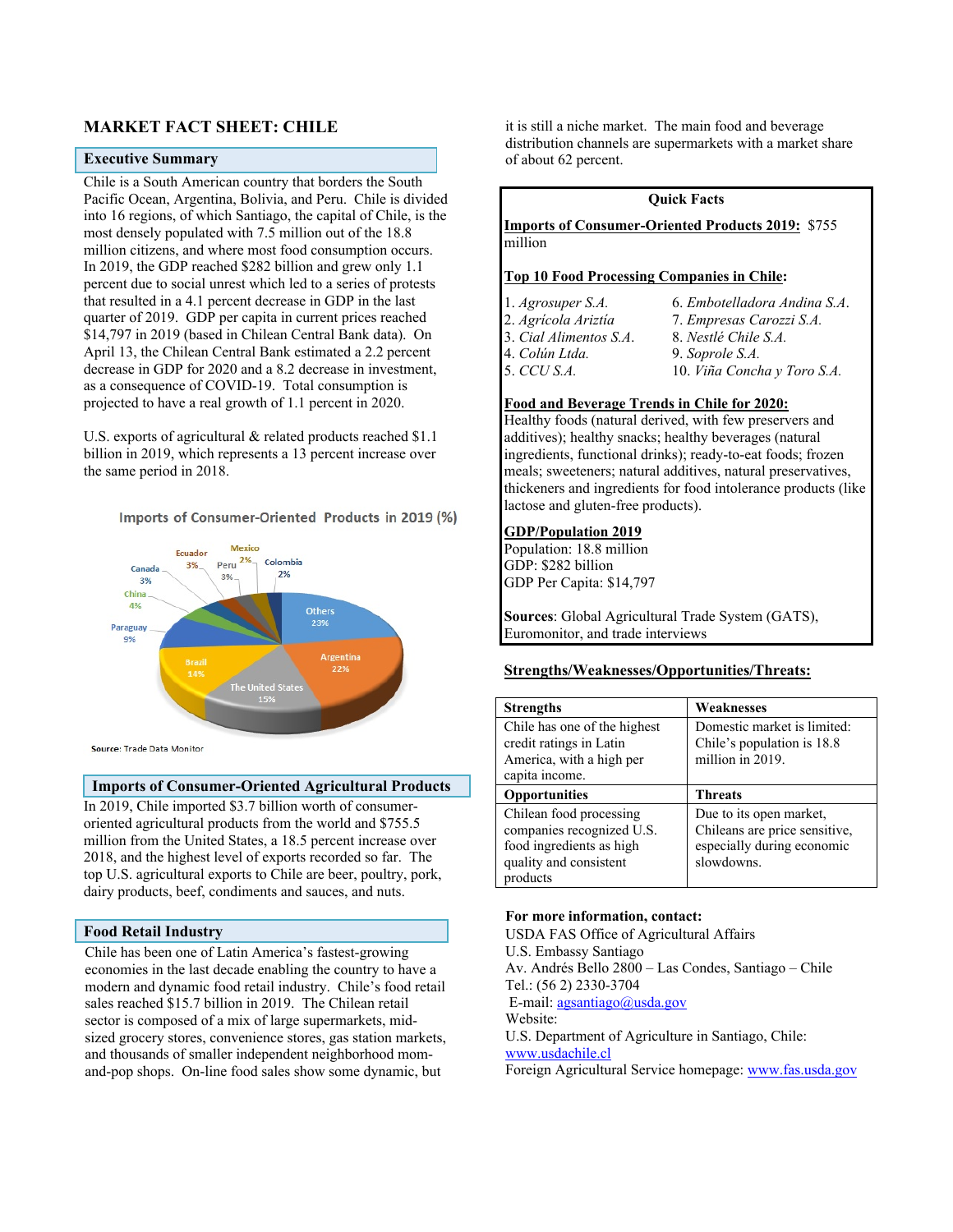### **SECTION I. MARKET SUMMARY**

Chile has a modern and developed food processing industry that represents 25 percent of Chile´s economy, and is forecast to grow to more than 35 percent by 2030. The food processing industry represents 18 percent of the national GDP. Chile is among the top fifteen agricultural exporters in the world, and its main agricultural exports are wine, blueberries, cherries, grapes, prunes, dehydrated apples, salmon and mussels.

Healthy foods, gourmet foods, prepared foods and ready-to-eat meals show huge potential for growth in the Chilean market. Food processing companies are constantly looking for innovative ingredients for production of healthier foods especially those for consumers with food intolerances such as lactose and gluten-free products. Chilean consumers have an increasing concern for health related issues while the food processing industry continues to adapt to the nutritional labeling law, higher labor costs, and sophisticated consumers, all of which present challenges, but also opportunities for U.S. high valueadded products and ingredients such as natural additives, preservatives, thickeners and sweeteners. Chile is also a mature market for the production and marketing of food and functional ingredients, which generated sales of \$62 billion in 2019.

In 2019, Chile imported \$755.5 million of U.S. consumer-oriented products, which represents 70 percent of the total of \$1.1 billion U.S. agricultural  $\&$  agricultural related products imports.



### Chilean Imports of Food and Agricultural Products from the **United States**

Source: Trade Data Monitor and GATS

| <b>Advantages</b>                                                                                                     | <b>Challenges</b>                                                                                                                      |
|-----------------------------------------------------------------------------------------------------------------------|----------------------------------------------------------------------------------------------------------------------------------------|
| The U.S. is a strong trading partner for Chile:<br>The U.S.-Chile Free Trade Agreement (FTA)<br>facilitates commerce. | Chile has 29 FTAs with 65 countries, and<br>importers do not depend on products from a<br>specific region. Instead, imports that offer |
|                                                                                                                       | the best price and quality worldwide are the                                                                                           |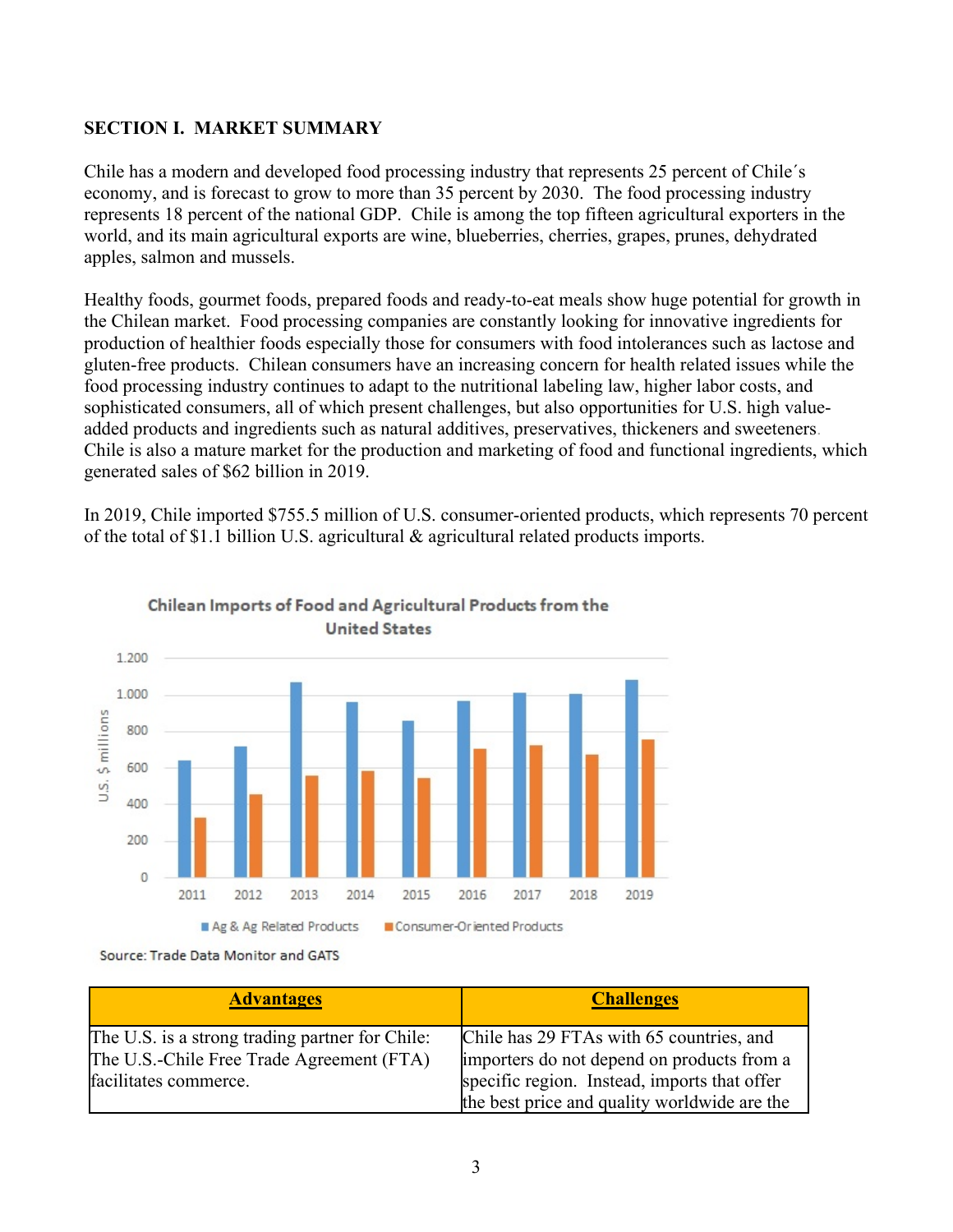|                                                                                                                                                                                                                                                                             | most attractive.                                                                                                                                                         |
|-----------------------------------------------------------------------------------------------------------------------------------------------------------------------------------------------------------------------------------------------------------------------------|--------------------------------------------------------------------------------------------------------------------------------------------------------------------------|
| The United States is known as a supplier of high<br>quality and consistent food products.                                                                                                                                                                                   | Chilean consumers are used to competitive<br>prices due to the openness of the economy.<br>Moreover, economic slowdown has increased<br>consumers' price-sensitivity.    |
| Demand for healthier ingredients has increased<br>due to food processors that are seeking solutions<br>to produce healthier foods, which do not exceed<br>the nutritional limits set by the 2016 nutritional<br>labeling law.                                               | The establishment of personal relationships is<br>often not a priority for U.S. companies.<br>Chileans value face-to-face meetings and<br>strong personal relationships. |
| U.S. products and ingredients are known to be<br>innovative and follow new trends.                                                                                                                                                                                          | Most U.S. companies prefer to use "traders"<br>and are not used to export directly to Chilean<br>clients.                                                                |
| Distributors are the main channel for imports to<br>enter the Chilean market. Only the largest<br>players are able to build up the infrastructure and<br>invest in facilities to be able to import directly<br>while small food processors still depend on<br>distributors. | Healthy foods are often considered<br>"premium" or "gourmet" foods, thus Chilean<br>consumers are likely to pay higher prices,<br>however, this is still a niche market. |
| Consumers' demand for premium processed<br>foods and beverages that provide convenience<br>and healthy benefits continue to increase.                                                                                                                                       | Importers are conservative and start with<br>smaller orders. Exclusive contracts are part of<br>the deal for most of Chilean companies.                                  |
|                                                                                                                                                                                                                                                                             | The United States largely competes with<br>Mercosur countries and Europe in the food<br>processing ingredients sector.                                                   |

### **SECTION II. ROAD MAP FOR MARKET ENTRY**

### **A. ENTRY STRATEGY**

The United States Department of Agriculture, Foreign Agricultural Service (FAS) in Santiago, Chile, advises U.S. exporters to check that their products meet the most up to date Chilean regulations to ensure a straightforward entry strategy into this market. FAS Santiago maintains listings of potential importers and develops sector-specific information to help you introduce your product in Chile. [State](https://www.fas.usda.gov/state-regional-trade-groups)  [Regional Trade Groups \(SRTGs\)](https://www.fas.usda.gov/state-regional-trade-groups) and [Trade Associations](https://apps.fas.usda.gov/pcd/PartnersSearch.aspx) are in constant contact with FAS Santiago staff and are valuable partners when approaching the market. SRTG are non-profit trade development organizations that help U.S. food producers and processors to enter overseas markets. They are funded by USDA/FAS and the private industry. They carry out promotional activities to increase exports of U.S. high-value food and agricultural products.

Critical considerations of market entry include the following: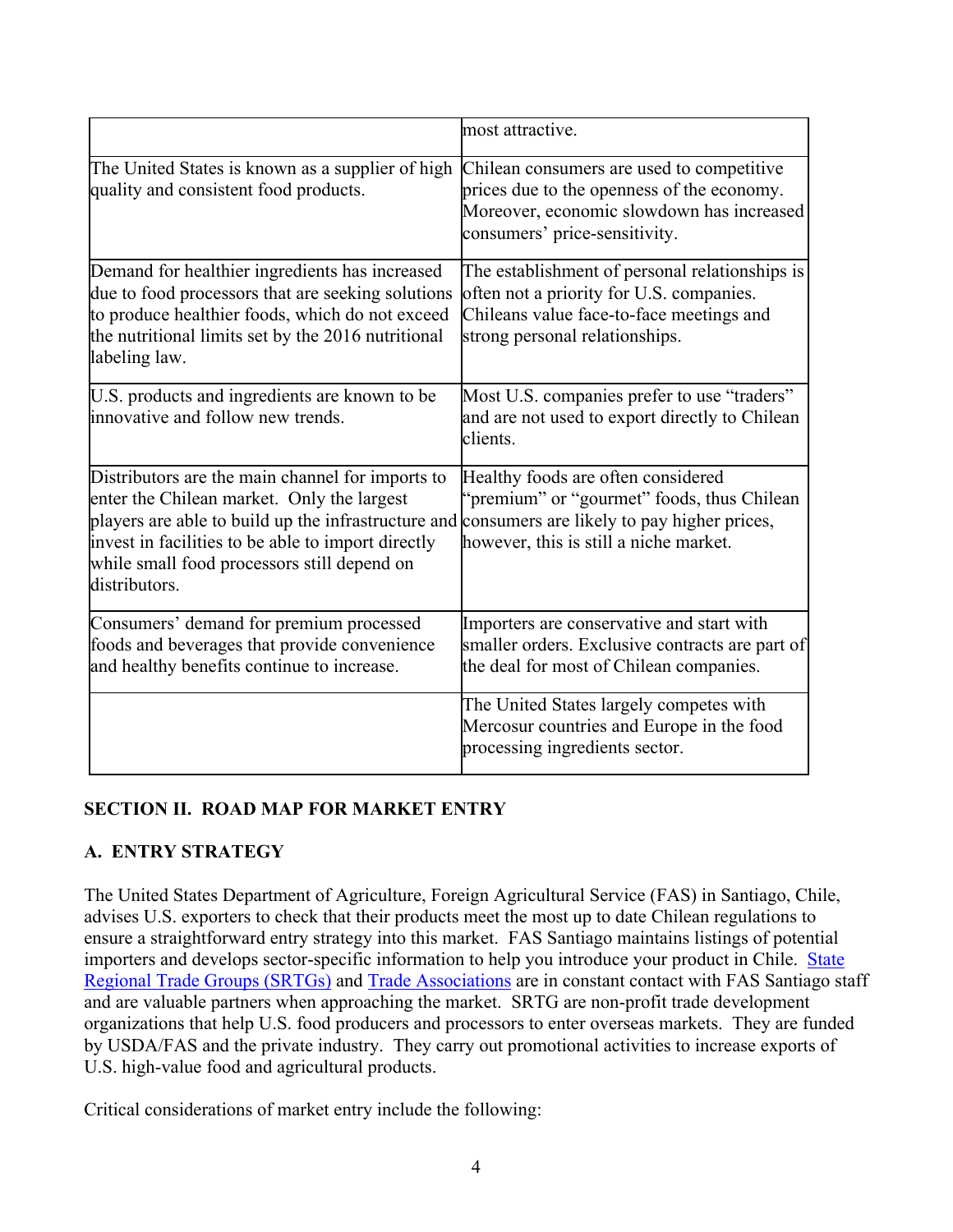- U.S. exporters of food ingredients have two main ways of entering the Chilean market: by selling to distributors or exporting directly to Chilean companies.
- The use of distributors, agents or representatives depends on the type of product and on the size of the food processing company. Smaller food processors will often not present the volume and expertise to import directly whereas larger food processors might prefer to buy directly in order to benefit from more competitive prices, and to further avoid paying commissions to intermediaries. Larger food processors reported to be generally willing and open to import in the case that the products are competitive in price and quality.
- Smaller processors are most likely to make use of a distributor. Distributors offer a variety of services like packaging, quality control, and food safety inspection.
- Alternatively, U.S. food ingredients exporters that plan to sell large volumes of their products can establish a local subsidiary or set up a local office. Once successfully established, these producers may decide to expand operations and use Chile as an exporting platform for the Latin American region. Establishing a location production guarantees customer service, product quality, and helps to establish a strong local presence.
- The main entry for imports to Chile is via seaports, the most important ones being San Antonio and Valparaiso. Once goods have entered Chile, they are transported via highways.
- Personal relationships are extremely important in Chile, as such, it is recommended to build connections in order to become a trusted business partner. This may rely on good customer services, such as personal visits and extensive follow-up. This can be achieved either directly or by hiring a local representative. It is worth noting that the reputation of a U.S. supplier is strongly affected by the quality of its representative. Additionally, U.S. exporters that want to enter the Chilean market should seek to make use of already existing relationships they might have with international food processing companies. Having a contact often makes market entry easier.
- U.S. suppliers should offer a strong value-added proposition to Chilean counterparts that showing that they are competitive in quality, prices, and payment conditions. Chile is an open economy and the food industry is very competitive.
- To be an attractive alternative to domestic producers, quality must be high. Moreover, companies that import ingredients from the U.S. report that good payment conditions are relevant selection criteria of business partners. These conditions have to be competitive with European suppliers who often allow longer terms of payment (between 90 to 120 days).
- In terms of regulations, producers seeking to export to Chile need to take into account that to enter Chile, the Chilean health authorities must approve all edible products and receive a registration number, as well as sales permit before entering the market. The regulations prohibit adulterated foods as well as those labeled incorrectly. The last implementation phase of the 2016 [nutritional labeling law,](https://gain.fas.usda.gov/Recent%20GAIN%20Publications/Chile) which defines limits of sugar, saturated fats, calories, and sodium ingredients, took effect in June 2019. Imported products either have to carry the label or repackaged in Chile. All labels must be in Spanish. For more information, see: Chile: FAIRS [Country Report.](https://www.fas.usda.gov/data/chile-fairs-country-report-5)
- Chile is highly competitive and a price sensitive market for food products. Prospective U.S. exporters should look at Chile as a long-term market and be persistent. U.S. exporters should be sensitive in brand positioning and be prepared for conducting promotion activities including advertising in traditional media channels and social media. Chile is Latin America most connected country despite its geographical location. Surprisingly, 14.1 million out of the 18.8 million total Chilean population are internet users. Furthermore, Chile is one of the few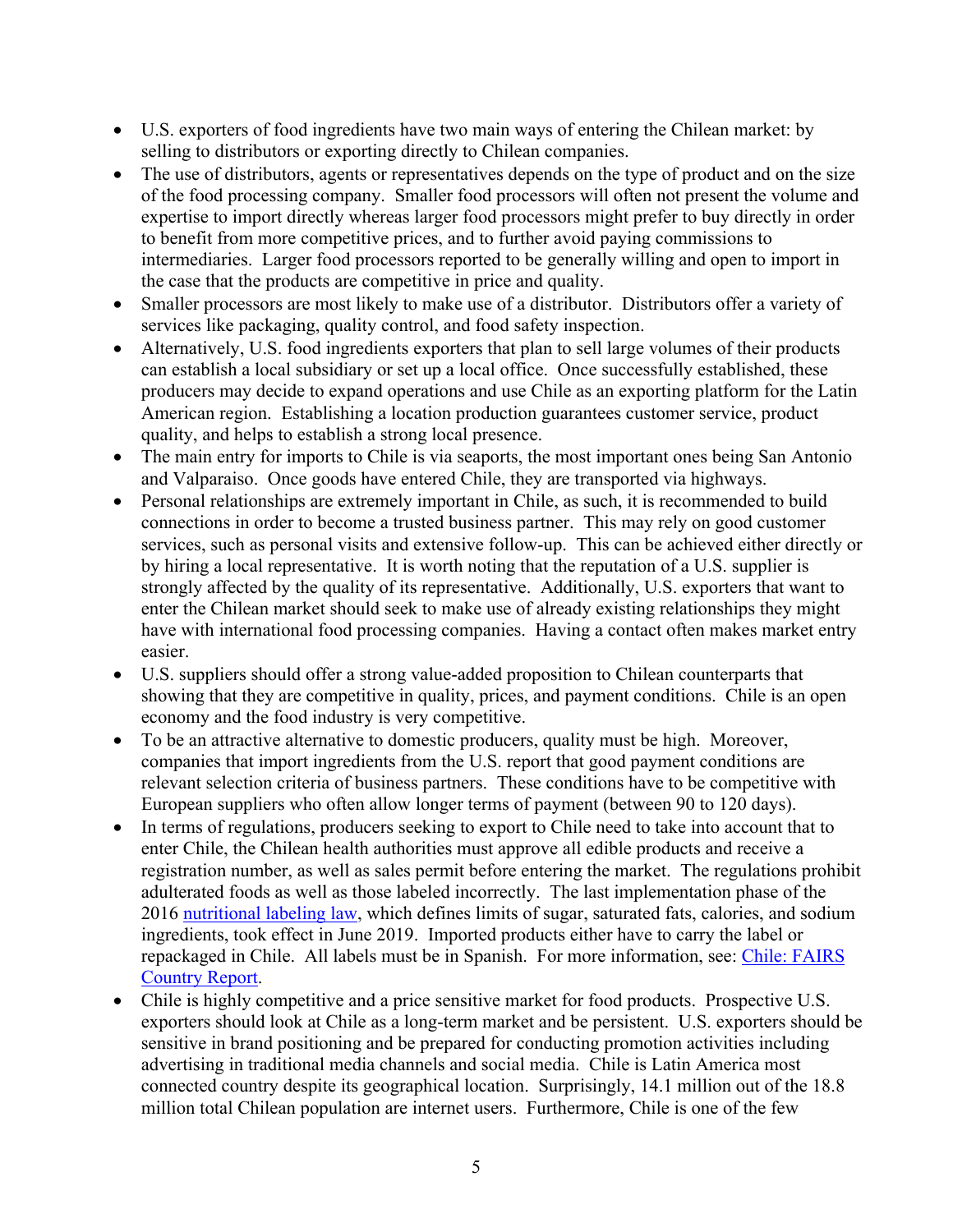countries where 99 percent of the population are active social media users, and nearly 93 percent of them access social media through smartphones and mobile internet.

### **B. IMPORT PROCEDURE**

FAS Santiago recommends that U.S. exporters verify relevant import requirements with their Chilean clients, who normally have the most updated information on local import requirements, prior to export. Final import approval of any product is subject to the importing country's rules and regulations as interpreted by border officials at the time of product entry.

For details on how to export to Chile, please refer to Chile's Global Agricultural Information Network (GAIN) reports: [Chile: Exporter Guide](https://www.fas.usda.gov/data/chile-exporter-guide-2), [Chile: FAIRS Export Certificate Report](https://www.fas.usda.gov/data/chile-fairs-export-certificate-report-6) and [Chile: FAIRS](https://www.fas.usda.gov/data/chile-fairs-country-report-5)  [Country Report](https://www.fas.usda.gov/data/chile-fairs-country-report-5).

### **C. MARKET STRUCTURE**

Large food processors are able to import directly due to volume and expertise. Small companies that produce processed foods, however, will often depend on an intermediary such as a distributor to receive the necessary foreign ingredients. Larger companies buy directly from producers or distributors.

Food processors sell their products nationally or internationally. Some big international companies use their production plants in Chile to serve other markets in Latin America. Chilean food processing companies mainly sell retailers such as supermarkets and hypermarkets (60 percent of all processed food). A smaller share of 38 percent of packaged food is sold through traditional grocery retailers such as independent small grocers or food/drink specialists. In 2019, less than five percent of processed food was sold through internet retailing. For more details on Chile's retail sector, please see [Chile: Retail](https://www.fas.usda.gov/data/chile-retail-foods-2)  [Foods Report](https://www.fas.usda.gov/data/chile-retail-foods-2).

### **Food Processing Ingredients Distribution Channel:**



# **Distribution Channel**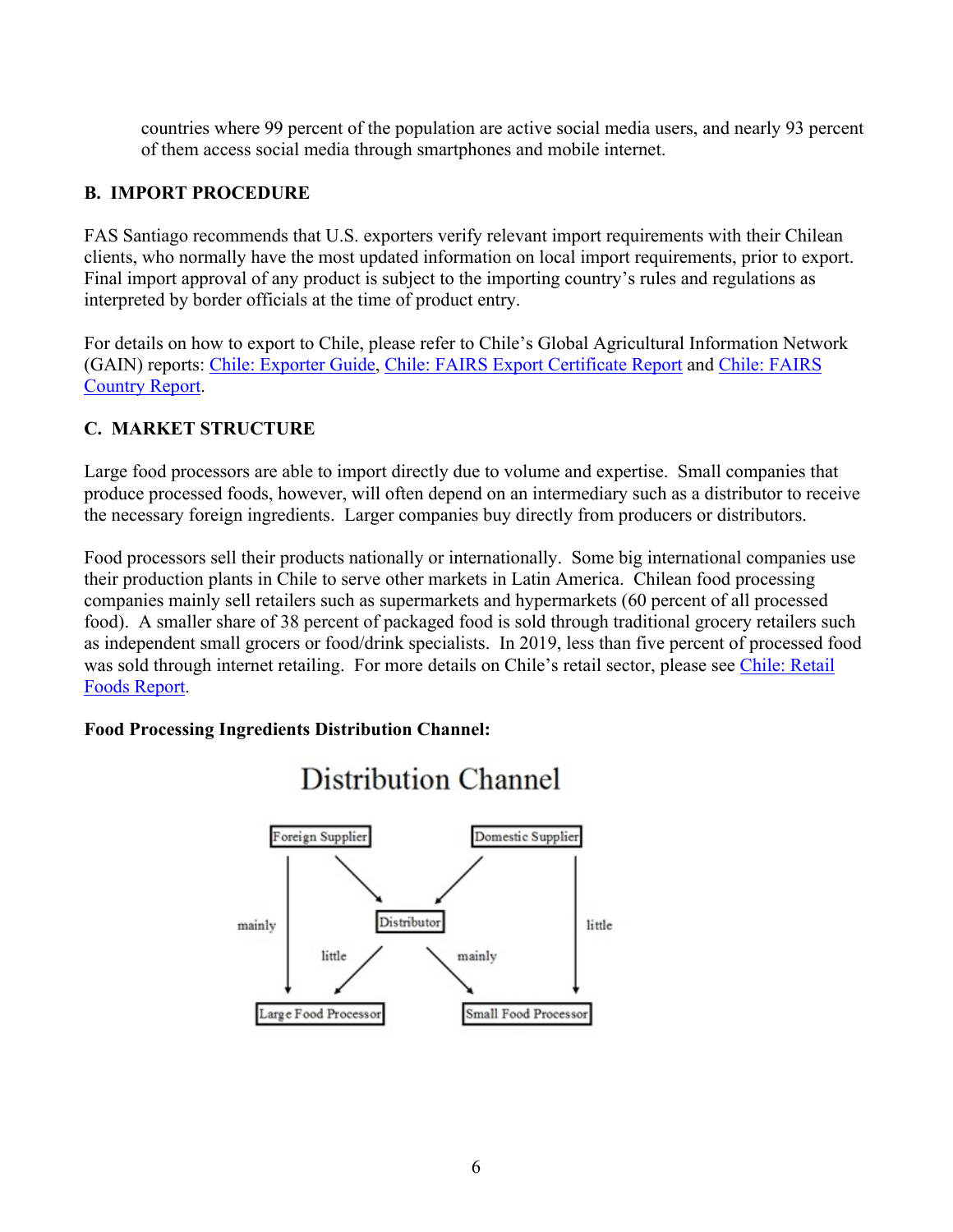The distribution flow varies depending on the origin of ingredients, as well as on the size of the food processor. While local inputs are mostly sourced directly from the producer, foreign products are more commonly purchased from distributors.

### **D. MAIN COMPANY PROFILES & COMPANY PRODUCTS**

| Company                                   | <b>Key Products</b>                                                                                                                                                                                                           | <b>Websites</b>      |
|-------------------------------------------|-------------------------------------------------------------------------------------------------------------------------------------------------------------------------------------------------------------------------------|----------------------|
| Agrosuper S.A.                            | Chicken, pork, turkey, salmon and<br>processed foods (Brands: Super Pollo,<br>Super Cerdo, Super Salmon, La Crianza,<br>Sopraval)                                                                                             | www.agrosuper.cl     |
| Agrícola Ariztía S.A.                     | Chicken, turkey, sausages, processed<br>beef, eggs, cheese and butter                                                                                                                                                         | www.ariztia.com      |
| Cial Alimentos S.A.                       | Hams, sausages, processed meat and<br>frozen meals                                                                                                                                                                            | www.cialalimentos.cl |
| Colun Ltda.                               | Dairy products                                                                                                                                                                                                                | www.colun.cl         |
| Compañía Cervecerías<br>Unidas S.A. (CCU) | Production and distribution of beer, soft<br>drinks (including fruit nectars) and<br>mineral water in Chile.                                                                                                                  | www.ccu.cl           |
| Embotelladora Andina S.A.                 | Production and distribution of bottled fruitwww.koandina.com<br>drinks, mineral water and carbonated<br>beverages, including Coca-Cola<br>beverages. The company also<br>manufactures processed fruit and plastic<br>bottles. |                      |
| <b>Empresas Carozzi S.A.</b>              | Pasta, rice, noodles, confectionary,                                                                                                                                                                                          | www.carozzicorp.com  |

### **Top Eleven Food & Beverage Companies in Chile**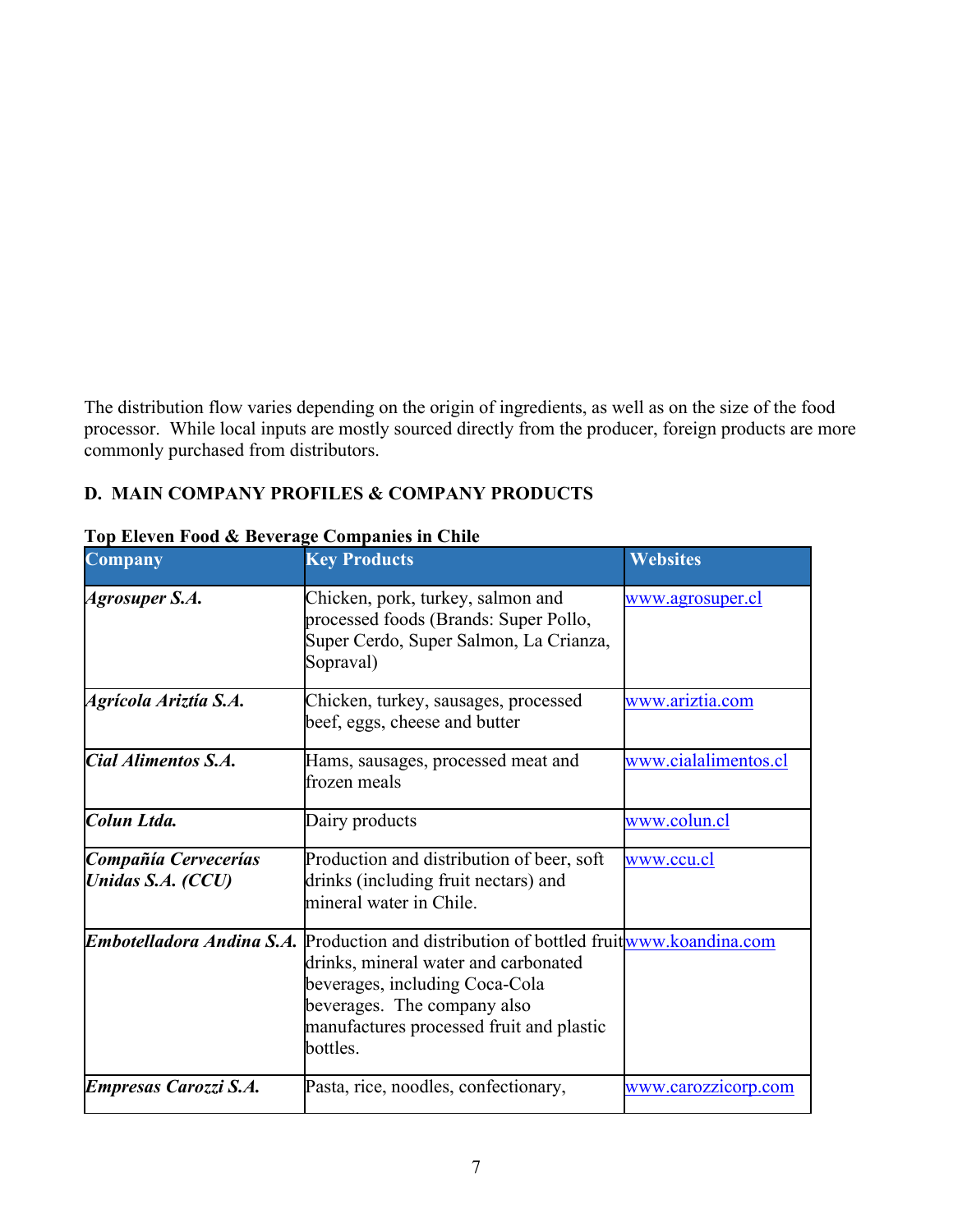|                                       | sauces, tomato paste, desserts, fruit pulp,<br>flour, beverages, olive oil, animal feed                                                                                                       |                     |
|---------------------------------------|-----------------------------------------------------------------------------------------------------------------------------------------------------------------------------------------------|---------------------|
| Nestlé Chile S.A.                     | Coffee, breakfast cereals, chocolates,<br>cookies, dairy products, pet food, ice<br>cream, infant formula, etc.                                                                               | www.nestle.cl       |
| Soprole S.A.                          | Dairy products                                                                                                                                                                                | www.soprole.cl      |
| Viña Concha y Toro S.A.               | Production, distribution and exportation<br>lof Chilean wines                                                                                                                                 | www.conchaytoro.com |
| <i>Watt's Alimentos S.A.</i>          | Fruit (including juices, nectar, jam); dairy www.watts.cl<br>products (creams, cheeses, yoghurts, );<br>Oilseed products (Oil, margarines); frozen<br>fruit and vegetables; fresh pasta; wine |                     |
| Source: Based in companies interviews |                                                                                                                                                                                               |                     |

Leading players in the retail channel such as *Nestlé*, *Watt's*, *Empresas Carozzi*, *Soprole* and *Agrosuper*  also have foodservice/professional divisions, and are well placed to cater the demand for convenient and healthy packaged foods, with many of their brands already familiar to consumer foodservice customers.

### **E. SECTOR TRENDS**

1. Healthy food products are a category of products that show potential for growth in the Chilean market. There is an increasing concern for health issues among consumers, and local food processing companies are adapting their formulas to comply with the nutritional labeling regulation and consumers' demand for healthier products. The third and last stage of the labeling law came into force in the middle of 2019, implementing limits that are even stricter than the previous stages.

Chilean consumers in general are looking for a highly nutritious diet to support an increasing high-paced society and to benefit their health, throughout natural and functional foods. Over the next few years, we will increasingly come across foods that must be available anytime and anywhere, that are practical to eat on the go, and that guarantees the satisfaction of the basic needs of a healthy life, without losing their quality and nutritional properties. It is possible to find examples of this trend in the strong sales growth of organic products in prepared baby food, 100 percent juice and fresh coffee.

Moreover, there is also growth in fortified products. For example, many dairy brands have launched products with a high protein content in recent years, including milk, flavored milk and yoghurt. Some Chilean food processors have also introduced cereal bars and breakfast cereals with a high protein content. The other factor that contributes to the growth of alternative products with a high protein content is that these products provide rapid satiety, making it easier to lose weight. Moreover, those who practice sports find them attractive as a source of energy.Chilean consumers are seeking not only personal physical care, but also a personalized diet from healthy products that allows them to avoid the risk of diseases associated with poor nutrition, such as obesity, hypertension, heart disease, and cancer.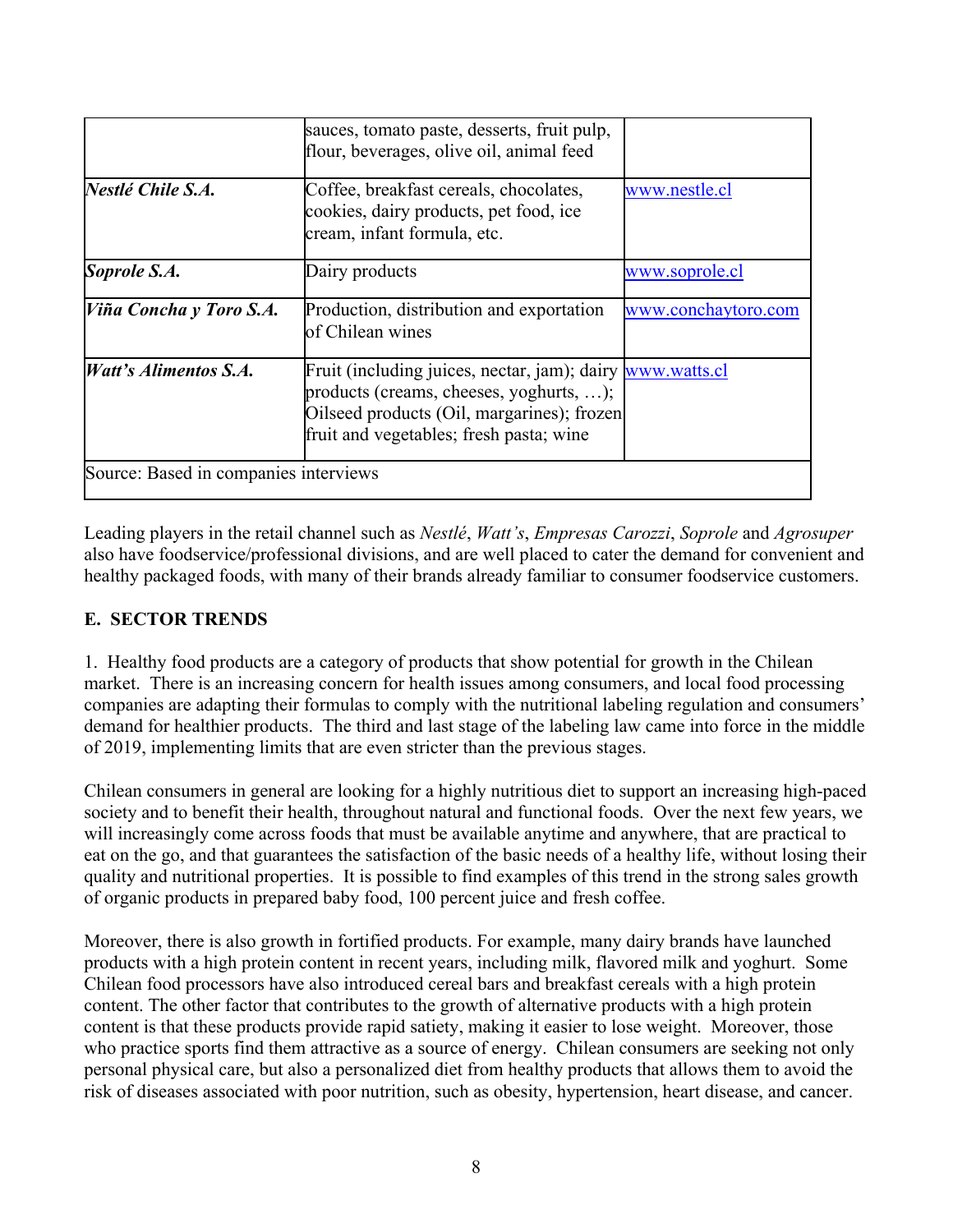2. Increased awareness of the nutritional aspects of food has made consumers more selective about their food choices, selecting less processed products, and prioritizing more ingredients that are natural or perceived as such. This opens a great potential for natural ingredients, including natural food colorants and flavorings that offer better taste to the palate, without losing its healthy condition.

Millennials and centennials are driving this trend as they have awareness of health-related issues and are more likely to act upon this in their food choices, especially as they start to enter the labor market. Both groups are likely to demand more and more products with sustainable attributes, which do not endanger the environment, or involve social or animal abuse. Millennials and centennials also have preferences for "premium" products (from bread to beverages) or higher quality products.

3. Various factors drive demand for convenient and ready-to-eat meals, including a larger working population, higher disposable incomes, an increased number of families in which both parents work, and rising number of single households.

According to FAS Santiago's contacts, a healthy eating trend is noticeable through rising demand for products with perceived health benefits. This is also evident in the use of innovative ingredients in the production of

| Chile Food Ingredients Imports from the World |                                           |                 |  |
|-----------------------------------------------|-------------------------------------------|-----------------|--|
| <b>Calendar Year: 2018 - 2019</b>             |                                           |                 |  |
| <b>Partner</b>                                | <b>Value in Thousands of U.S. Dollars</b> |                 |  |
|                                               | 2018                                      | 2019            |  |
| World                                         | \$6.554.211.414                           | \$6.530.605.291 |  |
| Argentina                                     | \$1.541.918.550                           | \$1.545.529.615 |  |
| Brazil                                        | \$973.172.695                             | \$953.098.056   |  |
| <b>United States</b>                          | \$824.184.720                             | \$903.494.109   |  |
| Paraguay                                      | \$612.518.491                             | \$677.578.528   |  |
| Canada                                        | \$267.309.964                             | \$218.736.319   |  |
| China                                         | \$209.963.292                             | \$200.182.757   |  |
| Ecuador                                       | \$193.725.145                             | \$184.360.790   |  |
| Peru                                          | \$177.657.012                             | \$180.957.860   |  |
| Mexico                                        | \$130.877.079                             | \$179.417.009   |  |
| Spain                                         | \$133.896.342                             | \$139.334.858   |  |
| Colombia                                      | \$131.897.900                             | \$140.945.985   |  |
| Germany                                       | \$144.243.050                             | \$112.252.513   |  |
| Belgium                                       | \$97.780.560                              | \$104.972.928   |  |
| Netherlands                                   | \$119.651.677                             | \$94.384.399    |  |
| Guatemala                                     | \$102.532.756                             | \$76.974.249    |  |
| Source: Trade Data Monitor (TDM)              |                                           |                 |  |

healthier products, especially those adapted to consumers with food intolerances, such as lactose and gluten-free products. For more information, please see GAIN report: [Chilean Demand of Healthy Food](https://gain.fas.usda.gov/Recent%20GAIN%20Publications/Chilean%20Demand%20for%20Healthy%20Food%20Products%20Continues%20to%20%20Grow_Santiago_Chile_2-26-2018.pdf)  [Products Continues to Grow](https://gain.fas.usda.gov/Recent%20GAIN%20Publications/Chilean%20Demand%20for%20Healthy%20Food%20Products%20Continues%20to%20%20Grow_Santiago_Chile_2-26-2018.pdf).

#### **SECTION III. COMPETITION**

There are significant opportunities for imported, value-added food products and food ingredients in Chile due to shifting consumer preferences. In 2019, the United States was Chile's third main supplier of food ingredients after Argentina and Brazil, and followed by other competitors like Paraguay, Canada, China and Ecuador. U.S. suppliers have good reputation in the Chilean market for quality and stable supplies.

Chile´s top U.S. food ingredients imports were: pork, dairy products, wheat, poultry, beef, sauces and condiments and tree nuts.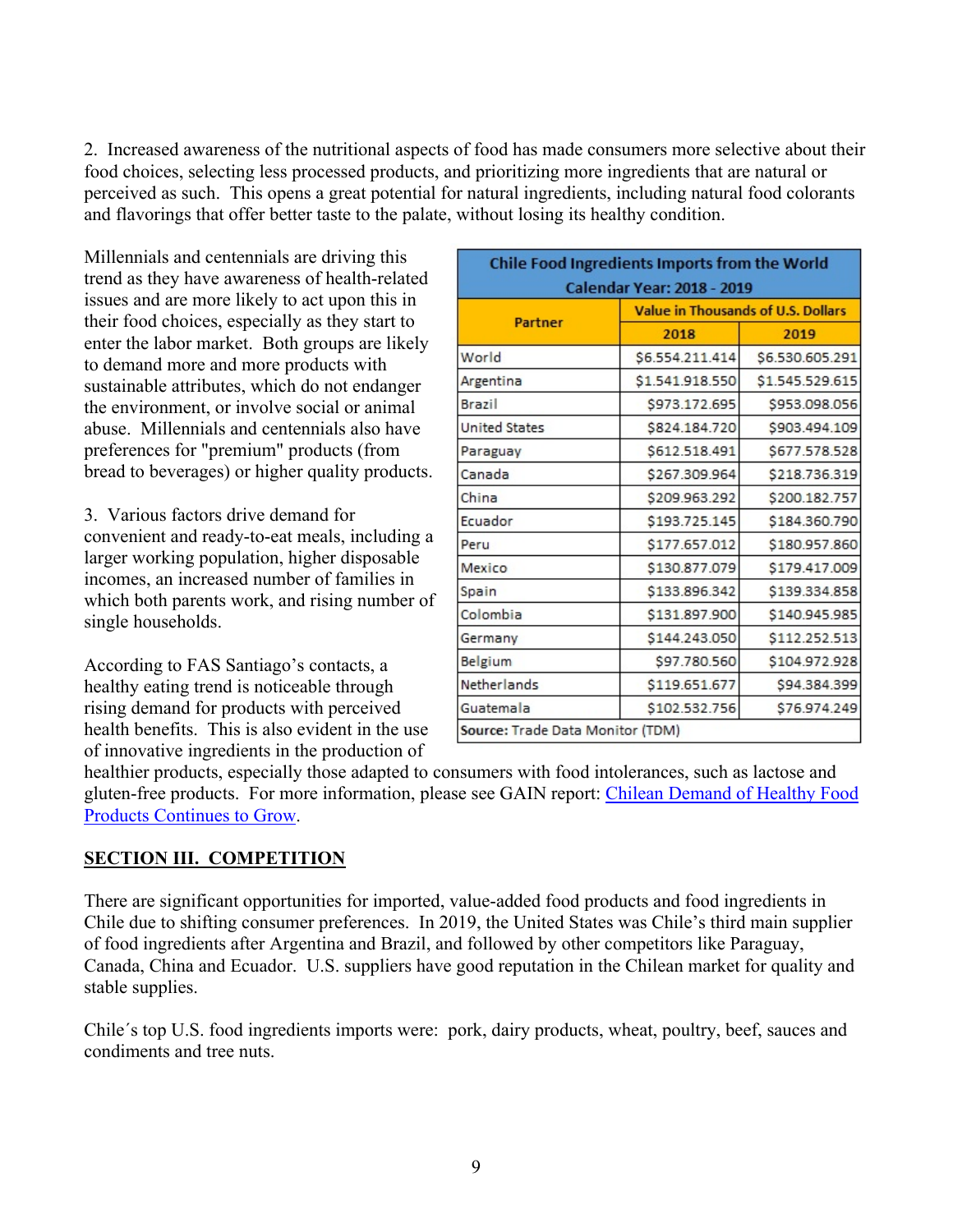# **SECTION IV. BEST PRODUCT PROSPECTS CATEGORIES**

This section identifies the best product prospects for the food ingredients market.